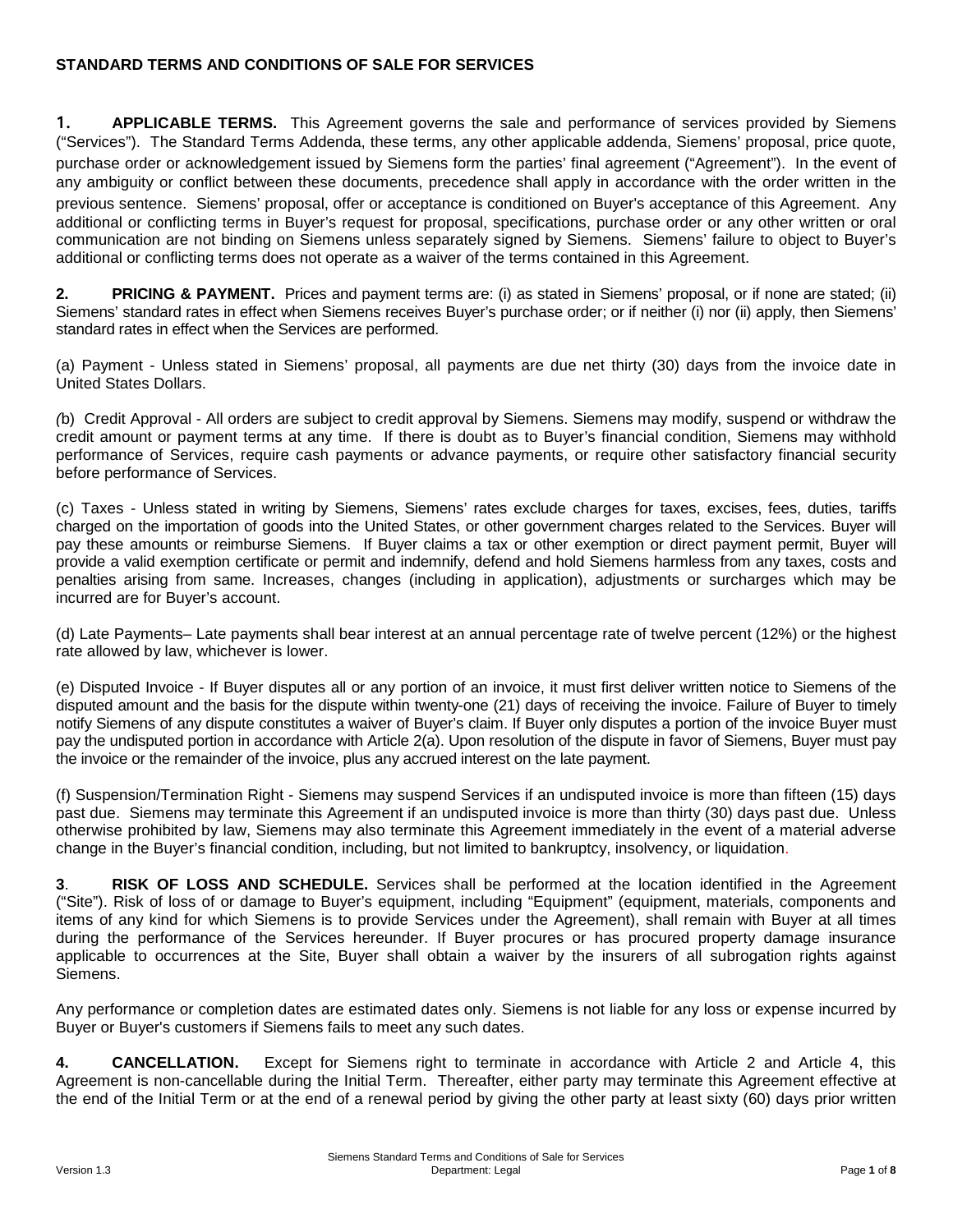notice of its intent to cancel the Agreement. Either party may terminate this Agreement for material breach of the other party, provided that the breaching party has not remedied the breach or commenced to cure the breach within a reasonable period, having due regard to the nature of the breach..

**5. FORCE MAJEURE** / **DELAYS.** If either party is unable to perform or suffers delay in performance, due to any cause beyond its reasonable control (regardless of whether the cause was foreseeable), including without limitation acts of God, inclement or unusually severe weather conditions, strikes, labor shortage or disturbance, fire, accident, war or civil disturbance, delays of carriers, cyber-attacks, terrorist attacks, failure of normal sources of supply, or acts or inaction of government, the time of performance will be extended by a period equal to the length of time it takes to overcome the effect of the event. In addition, Siemens shall be entitled to be compensated by Buyer for reasonable and direct additional costs incurred during such event. Siemens will notify Buyer within a reasonable time after becoming aware of any such event. If there are force majeure delays exceeding 180 days in the aggregate, Siemens may terminate the Agreement. For the avoidance of doubt, failure to pay shall not constitute a force majeure delay.

**6. BUYER'S REQUIREMENTS.** Siemens' performance is contingent upon Buyer timely complying with and fulfilling all of its obligations under this Agreement. These obligations include the Buyer supplying all necessary access to Equipment, where applicable, and all required "Third Party Parts" (parts, components, equipment or materials provided by Buyer or that exist in the Equipment which were not manufactured or supplied by Siemens or which were originally supplied by Siemens and subsequently repaired, serviced or otherwise altered by any party not affiliated with Siemens), documents, permits and approvals needed for Siemens to perform including, but not limited to, accurate technical information and data, drawing and document approvals, and all necessary commercial documentation. Buyer shall provide access to the Site as reasonably required by Siemens for the performance of the Services. Siemens may request a change order for an equitable adjustment in prices and times for performance, as well as to adjust for any additional costs or any delay resulting from the failure of Buyer, Buyer's contractors, successors or assigns to meet these obligations or any other obligations in this Agreement.

Buyer shall also maintain the Site in a safe condition, notify Siemens promptly of any site conditions requiring special care, and provide Siemens with any available documents describing the quantity, nature, location and extent of such conditions, including any Material Safety Data Sheets (MSDS) related to all hazardous materials at the Site which may impact the Services.

**7. INDEMNITY.** Siemens and Buyer (each as an "Indemnitor") shall indemnify, hold harmless and defend the other ("Indemnitee") from and against all third party claims alleging bodily injury, death or damage to a third party's tangible property, but only to the extent caused by the Indemnitor or its subcontractor's negligent acts or omissions. If the injury or damage is caused by the parties' joint or contributory negligence, the loss and/or expenses shall be borne by each party in proportion to its degree of negligence. No part of Buyer's Site or property of Buyer (or Site Owner) is considered third party property.

Indemnitee shall provide the Indemnitor with prompt written notice of any third party claims covered by this Article. Indemnitor has the unrestricted right to select and hire counsel, and the exclusive right to conduct the legal defense and/or settle the claim on the Indemnitee's behalf. Indemnitee shall not make any admission(s) which might be prejudicial to Indemnitor and shall not enter into a settlement without the express permission of Indemnitor.

**8. WARRANTY.** (a) Siemens warrants that it will perform the Services in a professional and workmanlike manner. If the Services fail to meet the warranty standards set forth in this Article 8(a) within ninety (90) days from completion of the Services ("Warranty Period"), and Buyer promptly reports such non-conformance to Siemens during the above mentioned Warranty Period, Siemens shall at its own expense re-perform the relevant Services or, in Siemens' sole discretion, refund Buyer the pro rata portion of the fees paid to Siemens under this Agreement allocable to the nonconforming Services (the "Warranty").

(b) Conditions to the Warranties. The Warranties are conditioned on: (i) no repairs, modifications or alterations being made to the Equipment" other than by Siemens or its authorized representatives; (ii) Buyer handling, using, storing, installing, operating and maintaining the Equipment in compliance with any parameters or instructions in any specifications attached to, or incorporated into this Agreement, (iii) or in the absence of such conditions, parameters or instructions or to the extent not applicable, in accordance with the generally accepted industry standards applicable in the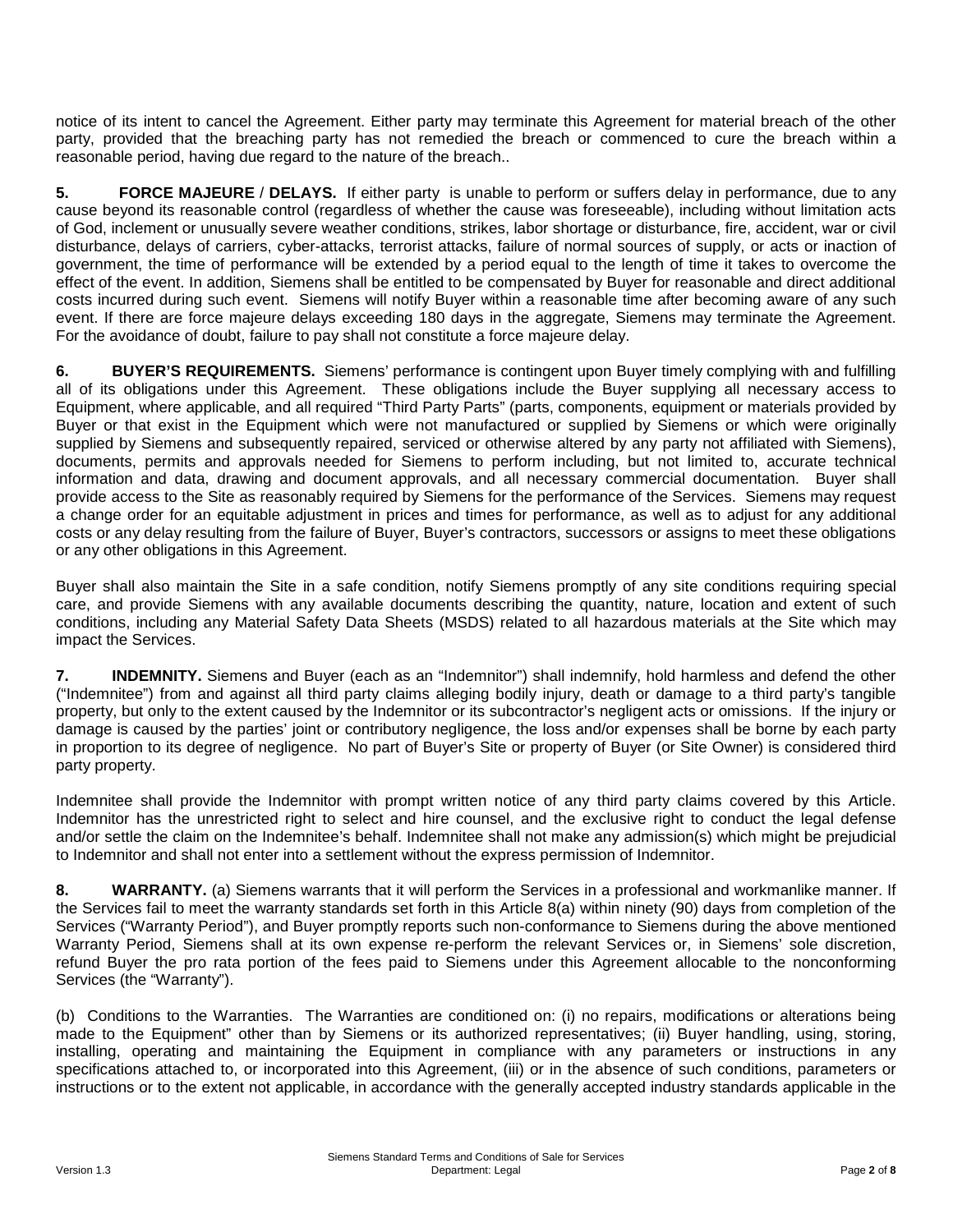locale where the Services are being performed and having regard to the nature of the Services; (iv) Buyer discontinuing use of the Equipment after it has, or should have had knowledge of any defect in the Equipment; (v) Buyer providing Siemens with reasonable access to operating and maintenance data as requested by Siemens, (which may include secure broadband connection). Without expense to Siemens, Buyer shall provide to Siemens and Siemens' subcontractors and their respective employees and agents on a twenty four (24) hours a day, seven (7) days a week basis, access to the Site, and each unit, including rights of way and easements required for safe access of such persons and equipment, as well as, to the extent applicable, online access to the Site, including to an installed remote monitoring system and to all units, as necessary to permit Siemens to perform the Services.; (vi) Equipment not having been subjected to accident (including force majeure), alteration, abuse or misuse; and (vii) Buyer not being in default of any payment obligation. Buyer shall provide, without cost to Siemens, access to the nonconformity by disassembling, removing, replacing and reinstalling any Equipment, materials or structures to the extent necessary to permit Siemens to perform its warranty obligations.

(c) Exclusions from Warranty Coverage. The Warranties do not apply to any Third Party Parts or Equipment or to services not performed by Siemens pursuant to this Agreement. Siemens will have no liability to Buyer under any legal theory for such Third Party Parts, Equipment, services or any related assignment of warranties.

(d) Warranty Notice. Buyer must provide written notice of any claims for breach of Warranty within the applicable Warranty Period. Additionally, absent written notice within the Warranty Period, any use of the Equipment after expiration of the Warranty Period is conclusive evidence that the Warranties have been satisfied.

(e) Remedies.Buyer's sole and exclusive remedies for breach of the Warranties are limited, at Siemens' discretion, to re-performance of the non-conforming portion of the Services, within a reasonable time period, or refund of all or part of the purchase price. The warranty on re-performed Services is limited to the remainder of the original Warranty Period. Unless Siemens agrees otherwise in writing, Buyer will be responsible for any costs associated with: (i) transportation to and from the Siemens factory or repair facility; and (ii) damage to Equipment components or parts resulting in whole or in part from non-compliance by the Buyer with Article 8(b) or from their deteriorated condition.

#### **(f) THE WARRANTIES IN THIS ARTICLE 8 ARE SIEMENS' SOLE AND EXCLUSIVE WARRANTIES AND ARE SUBJECT TO THE LIMITS OF LIABILITY IN ARTICLE 9 BELOW. SIEMENS MAKES NO OTHER WARRANTIES, EXPRESS OR IMPLIED, INCLUDING, WITHOUT LIMITATION, WARRANTIES OF MERCHANTABILITY OR FITNESS FOR A PARTICULAR PURPOSE, COURSE OF DEALING AND USAGE OF TRADE.**

**9. LIMITATION OF LIABILITY.** NOTWITHSTANDING ANYTHING IN THIS AGREEMENT TO THE CONTRARY, SIEMENS IS NOT LIABLE, WHETHER BASED IN CONTRACT, WARRANTY, TORT (INCLUDING NEGLIGENCE), STRICT LIABILITY, INDEMNITY OR ANY OTHER LEGAL OR EQUITABLE THEORY, FOR: LOSS OF USE, REVENUE, SAVINGS, PROFIT, INTEREST, GOODWILL OR OPPORTUNITY, LOSS OF PRODUCTION, COSTS OF CAPITAL, COSTS OF REPLACEMENT OR SUBSTITUTE USE OR PERFORMANCE, LOSS OF INFORMATION AND DATA, LOSS OF POWER, VOLTAGE IRREGULARITIES OR FREQUENCY FLUCTUATION, CLAIMS ARISING FROM BUYER'S THIRD PARTY CONTRACTS, OR FOR ANY TYPE OF INDIRECT, SPECIAL, LIQUIDATED, PUNITIVE, EXEMPLARY, COLLATERAL, INCIDENTAL OR CONSEQUENTIAL DAMAGES OR FOR ANY OTHER LOSS OR COST OF A SIMILAR TYPE.

SIEMENS' MAXIMUM LIABILITY UNDER THIS AGREEMENT UNDER ANY THEORY OF RECOVERY, WHETHER BASED IN CONTRACT, IN TORT (INCLUDING NEGLIGENCE AND STRICT LIABILITY), UNDER WARRANTY, INDEMNITY OR OTHERWISE, SHALL NOT EXCEED THE TOTAL PRICE PAID TO SIEMENS UNDER THIS AGREEMENT.

BUYER AGREES THAT THE EXCLUSIONS AND LIMITATIONS IN THIS ARTICLE 9 WILL PREVAIL OVER ANY CONFLICTING TERMS AND CONDITIONS IN THIS AGREEMENT AND MUST BE GIVEN FULL FORCE AND EFFECT WHETHER OR NOT ANY OR ALL SUCH REMEDIES ARE DETERMINED TO HAVE FAILED OF THEIR ESSENTIAL PURPOSE. THESE LIMITATIONS OF LIABILITY ARE EFFECTIVE EVEN IF SIEMENS HAS BEEN ADVISED BY BUYER OF THE POSSIBILITY OF SUCH DAMAGES. THE WAIVERS AND DISCLAIMERS OF LIABILITY, RELEASES FROM LIABILITY AND LIMITATIONS ON LIABILITY EXPRESSED IN THIS ARTICLE 9 EXTEND TO SIEMENS'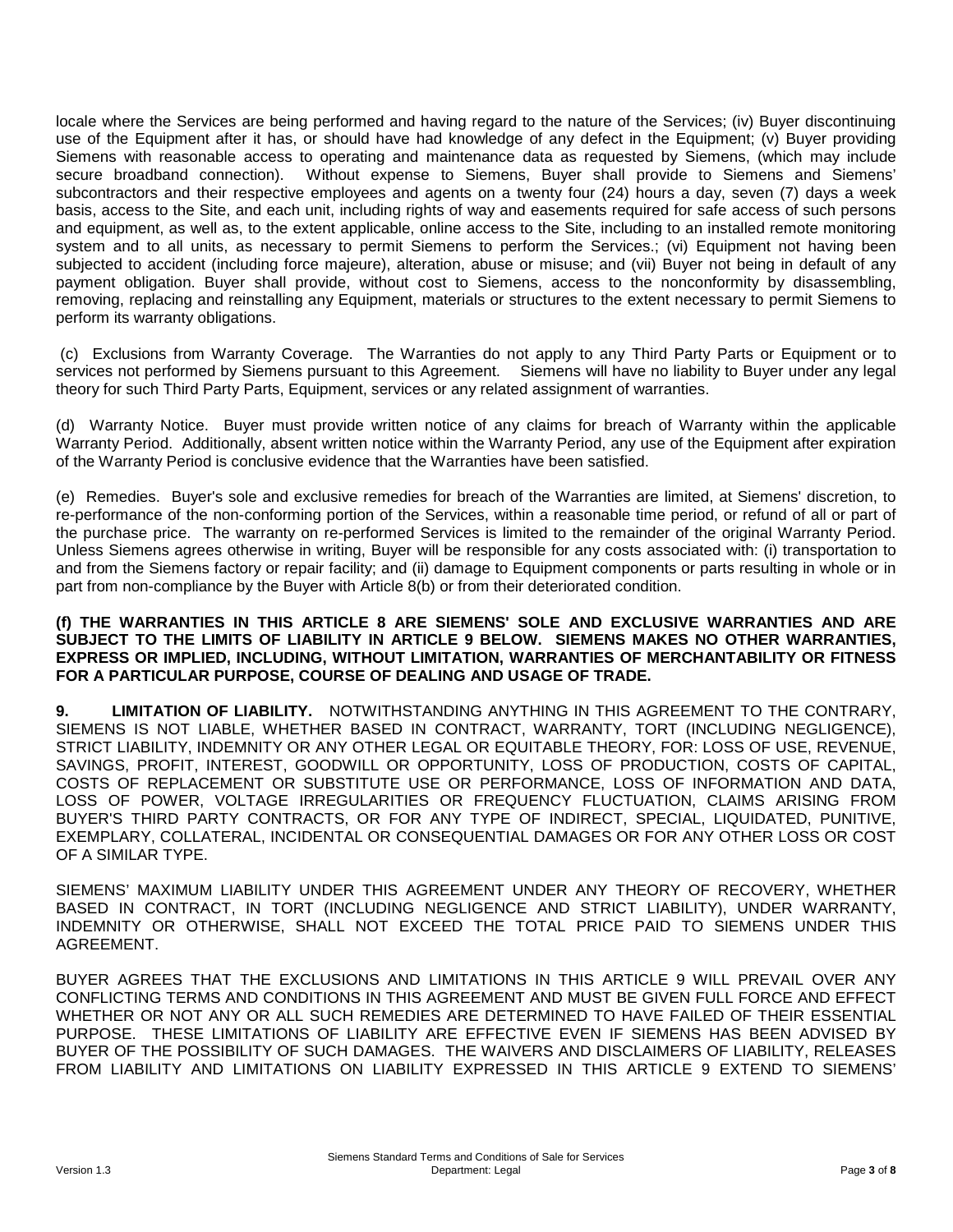AFFILIATES, PARTNERS, PRINCIPALS, SHAREHOLDERS, DIRECTORS, OFFICERS, EMPLOYEES, SUBCONTRACTORS, AGENTS AND SUCCESSORS AND ASSIGNS OF SIEMENS.

FOR THE AVOIDANCE OF DOUBT, IN THE EVENT THAT PHYSICAL LOSS OR DAMAGE TO THE BUYER'S PROPERTY RESULTS FROM THE FAILURE OF A PORTION OF THE SERVICES TO CONFORM TO ITS RESPECTIVE WARRANTY DURING THE APPLICABLE WARRANTY PERIOD SIEMENS' LIABILITY SHALL IN NO CASE EXCEED SIEMENS' OBLIGATION TO PERFORM THE REMEDIES SPECIFIED IN ARTICLE 8, AS APPLICABLE, WHICH SIEMENS WOULD HAVE HAD TO PERFORM IF SUCH REMEDY HAD BEEN CARRIED OUT IMMEDIATELY PRIOR TO THE OCCURRENCE OF THE PHYSICAL LOSS OR DAMAGE.

### **10. INTELLECTUAL PROPERTY.**

Siemens will, at its own option and expense, defend or settle any suit or proceeding brought against Buyer based on an allegation that any processes performed by Siemens in connection with the Services constitutes an infringement of any Patent Cooperation Treaty ("PCT") country member's patent or misappropriation of a third party's trade secret or copyright in the country where the Buyer's Site is located. Buyer will promptly give Siemens written notice of the suit or proceeding and the authority, information, and assistance needed to defend the claims. Siemens shall have full and exclusive authority to defend and settle such claim and will pay the damages and costs awarded against Siemens in any suit or proceeding so defended. Buyer shall not make any admission(s) which might be prejudicial to Siemens and shall not enter into a settlement without Siemens' consent. If and to the extent any process performed by Siemens in connection with the Services as a result of any suit or proceeding so defended is held to constitute infringement or its use by Buyer is enjoined, Siemens will, at its option and expense, either: (i) procure for Buyer the right to continue using said process; (ii) replace it with substantially equivalent non-infringing process; or (iii) modify the process so it's use is non-infringing.

Siemens will have no duty or obligation under this Article 10 if the process is: (i) performed according to Buyer's design or instructions and compliance therewith has caused Siemens to deviate from its normal course of performance; (ii) modified by Buyer or its contractors after performance; or (iii) combined by Buyer or its contractors with devices, methods, systems or processes not furnished hereunder and by reason of said design, instruction, modification, or combination a suit is brought against Buyer. In addition, if by reason of such design, instruction, modification or combination, a suit or proceeding is brought against Siemens, Buyer must protect Siemens in the same manner and to the same extent that Siemens has agreed to protect Buyer under this Article 10.

THIS ARTICLE 10 IS AN EXCLUSIVE STATEMENT OF SIEMENS' DUTIES AND BUYER'S REMEDIES RELATING TO PATENTS, TRADE SECRETS AND COPYRIGHTS, AND DIRECT OR CONTRIBUTORY INFRINGEMENT THEREOF.

### **11. CONFIDENTIALITY.**

(a) Both during and after the term of this Agreement, the parties will treat as confidential all information obtained from the disclosing party and all information compiled or generated by the disclosing party under this Agreement for the receiving party, including but not limited to business information, the quotation, the Agreement, processes and procedures, knowhow, methods and techniques employed by Siemens in connection with the Services, technical data, drawings, flow charts, program listings, software code, and other software, plans and projections. Neither party may disclose or refer to the Services to be performed under this Agreement in any manner that identifies the other party without advance written permission. Except for security surveillance, the observing or recording of the Services or any part thereof, whether by photographic, video or audio devices or in any other manner is prohibited. In the event any such prohibited observation or recording occurs, Siemens may (in addition to any other legal or equitable rights and remedies) stop the Services until Siemens has satisfied itself that the prohibited conduct has ceased, and in such event (a) the date of delivery or time for performance will be extended by a period of time which Siemens determines necessary and (b) Buyer will reimburse Siemens for Siemens' and its Suppliers' additional costs and expenses resulting from such delay, including but not limited to any for demobilization or remobilization. Unless required by appropriate governmental authorities, neither party shall, without the prior written consent of the other party, issue any public statement, press release, publicity hand-out or other material relating to the Services performed on Buyer's Site or Equipment. However, Siemens has the right to share confidential information with its affiliate and subcontractors provided those recipients are subject to the same confidentiality obligations set forth herein.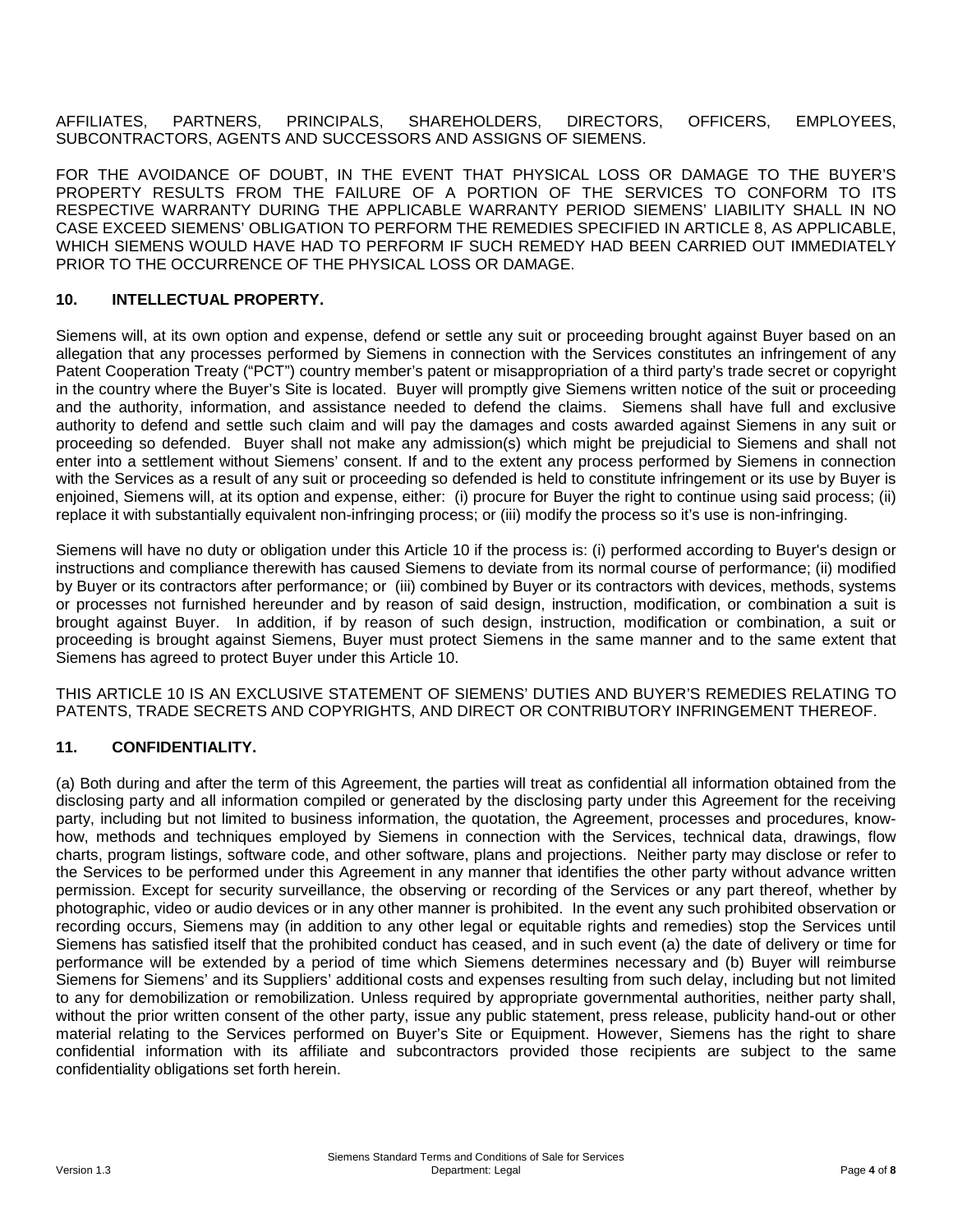(b) Nothing in this Agreement requires a party to treat as confidential any information which: (i) is or becomes generally known to the public, without the fault of the receiving party; (ii) is disclosed to the receiving party, without obligation of confidentiality, by a third party having the right to make such disclosure; (iii) was previously known to the receiving party, without obligation of confidentiality, which fact can be demonstrated by means of documents which are in the possession of the receiving party upon the date of this Agreement; or (iv) was independently developed by receiving party or its representatives, as evidenced by written records, without the use of discloser's confidential information, or (v) is required to be disclosed by law, except to the extent eligible for special treatment under an appropriate protective order, provided that the party required to disclose by law will promptly advise the originating party of any requirement to make such disclosure to allow the originating party the opportunity to obtain a protective order and assist the originating party in so doing.

(c) It is Siemens' policy not to unlawfully or improperly receive or use confidential information, including trade secrets, belonging to others. This policy precludes Siemens from obtaining, directly or indirectly from any employee, contractor, or other individual rendering services to Siemens confidential information of a prior employer, client or any other person which such employee, contractor, or individual is under an obligation not to disclose. Buyer agrees to abide by this policy.

(d) Siemens shall retain all intellectual property rights in the Services, works, Siemens' documents, processes, Siemens' confidential information, and any design information and/or documents made by (or on behalf of) Siemens. Upon receipt of all fees, expenses and taxes due in respect of the relevant Services, Siemens grants to the Buyer a non-transferable, non-exclusive, royalty-free license to copy, use and communicate Siemens' documents for the sole purpose of operation and maintenance of the facility upon which the Services have been performed.

**12. COMPLIANCE WITH LAWS.** The parties agree to comply with all applicable laws and regulations.

**13. CHANGES IN SERVICES**. No change will be made to the scope of Services unless Buyer and Siemens agree in writing to the change and any resulting price, schedule or other contractual modifications. If any change to any law, rule, regulation, order, code, standard or requirement impacts Siemens' obligations or performance under this Agreement, Siemens shall be entitled to a change order for an equitable adjustment in the price and time of performance.

**14. NON-WAIVER.** Any waiver by a party of strict compliance with this Agreement must be in writing, and any failure by the parties to require strict compliance in one instance will not waive its right to insist on strict compliance thereafter.

**15. MODIFICATION OF TERMS.** These terms may only be modified by a written instrument signed by authorized representatives of both parties.

**16. ASSIGNMENT.** Neither party may assign all or part of this Agreement, or any rights or obligations under this Agreement without the prior written consent of the other; but either party may assign its rights and obligations, without recourse or consent to, any parent, wholly owned subsidiary or affiliate or affiliate's successor organization (whether as a result of reorganization, restructuring or sale of substantially all of a party's assets). However, Buyer shall not assign this Agreement to a competitor of Siemens; an entity in litigation with Siemens; or an entity lacking the financial capability to satisfy Buyer's obligations. Any assignee expressly assumes the performance of any obligation assigned. Siemens may grant a security interest in this Agreement and/or assign proceeds of this Agreement without Buyer's consent.

**17. APPLICABLE LAW AND JURISDICTION.** This Agreement is are governed by and construed in accordance with the laws of the State of Delaware, without regard to its conflict of laws principles. The application of the United Nations Convention on Contracts for the International Sale of Goods is excluded. BOTH SIEMENS AND BUYER KNOWINGLY, VOLUNTARILY AND IRREVOCABLY WAIVE ALL RIGHTS TO A JURY TRIAL IN ANY ACTION OR PROCEEDING RELATED IN ANY WAY TO THIS AGREEMENT. Each party agrees that claims and disputes arising out of this Agreement must be decided exclusively in a federal or state court of competent jurisdiction located in a state in which either Buyer or Siemens maintains its principal place of business. Each party submits to the personal jurisdiction of such courts for the purpose of litigating any claims or disputes.

**18. SEVERABILITY.** If any provision of this Agreement is held invalid, illegal or unenforceable, the remaining provisions will not in any way be affected or impaired. A court may modify the invalid, illegal or unenforceable provision to reflect, as closely as possible, the parties' original intent.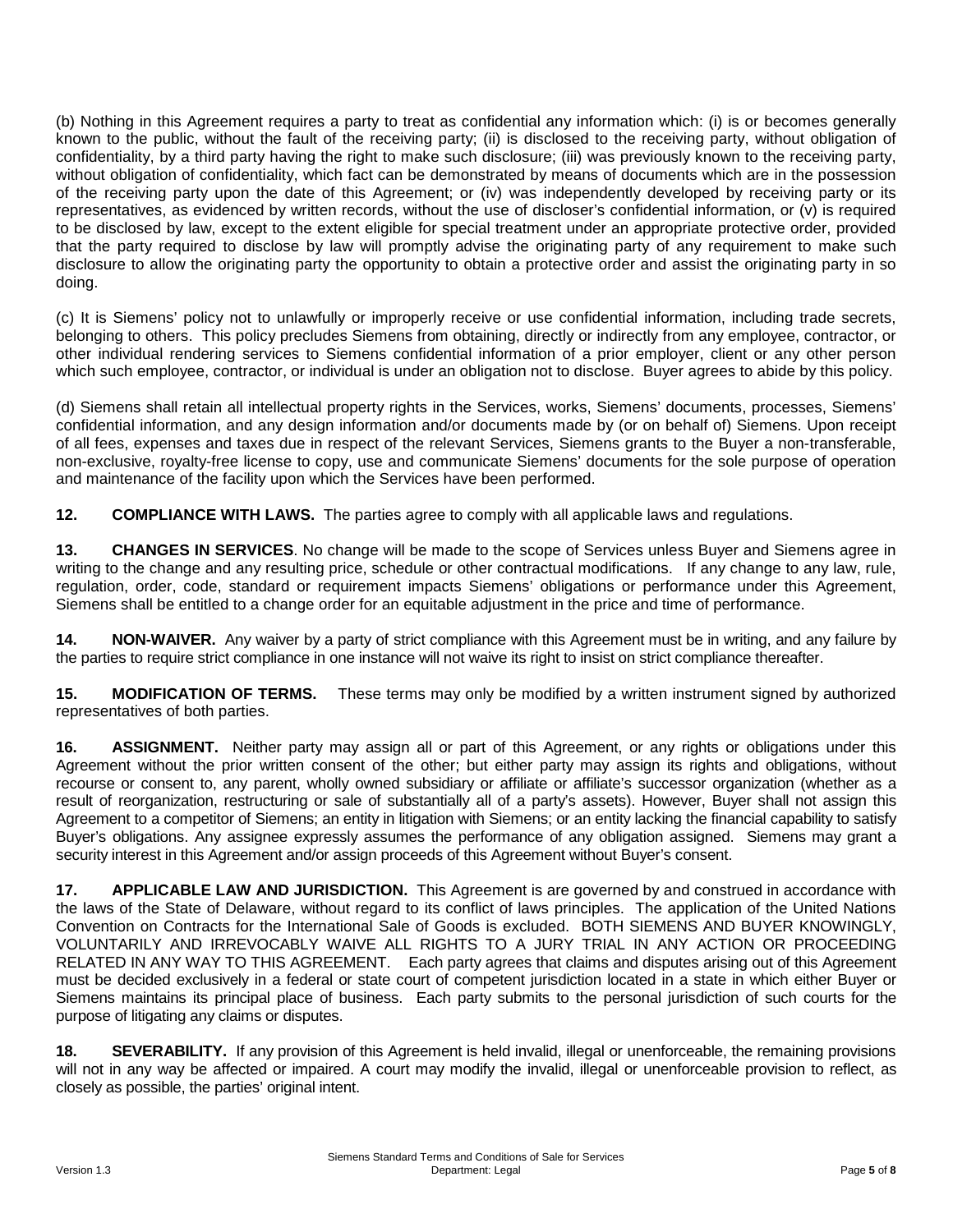**19. EXPORT/IMPORT COMPLIANCE.** Buyer acknowledges that Siemens is required to comply with applicable export/import laws and regulations relating to the sale, export, import, transfer, assignment, disposal and use of goods or information provided in the performance of the Services, including any export/import license requirements. Buyer agrees that such goods or information shall not at any time directly or indirectly be used, exported, imported, sold, transferred, assigned or otherwise disposed of in a manner which will result in non-compliance with any export/import laws and regulations Siemens' continuing performance hereunder is conditioned on compliance with such export/import laws and regulations at all times.

**20. NUCLEAR.** In the event the Services provided under the Agreement are to be performed at or in any manner in connection with a nuclear installation, the following conditions shall apply:

#### A. Buyer's Insurance

(1) If Buyer procures property damage insurance applicable to occurrences at the Site and third party non-nuclear liability insurance, or either of such types of insurance, such insurance will name Siemens and its subcontractors as additional insureds.

(2) Buyer shall have at its own cost, prior to the arrival of nuclear fuel at the Site, secured and shall thereafter maintain in force protection against liability arising out of or resulting from a Nuclear Incident (as defined in the Atomic Energy Act of 1954, as amended) as required by the Nuclear Regulatory Commission; provided, however, that if the nuclear liability protection system in effect on the date of the Agreement expires or is repealed, changed, or modified, Buyer will, without cost to Siemens, maintain liability protection through government indemnity, limitation of liability, and/or liability insurance which will not result in a material impairment of the protection afforded Siemens and its subcontractors by such nuclear liability protection system which is in effect as of the date of the Agreement, taking into account the availability of insurance, customary practice in the industry for plants of similar size and character, and other relevant factors in light of then existing conditions. In any event, the protection provided pursuant to this Article shall remain in effect until the decommissioning of the nuclear plant.

B. Waivers by Buyer: Neither Siemens, nor its subcontractors shall be liable for any loss of, damage to, or loss of use of property or equipment wherever located, arising out of or resulting from a "Nuclear Incident." Buyer waives and will require its insurers to waive all rights of recovery against Siemens and its subcontractors on account of any such loss, damage, or loss of use. All such waivers shall be full and unrestricted and in a form acceptable to Siemens.

In the event Buyer recovers damages from a third party based on losses at the Site resulting from the hazardous properties of source, special nuclear or byproduct material (as defined in the Atomic Energy Act of 1954, as amended), Buyer shall defend, indemnify and hold Siemens and its subcontractors harmless against claims by such third party which are based on Buyer's recovery of such damages. In addition, Buyer waives and will require its insurers to waive all rights of recovery against Siemens and its subcontractors, for any and all costs or expenses arising out of or in connection with the investigation and settlement of claims or the defense of suits for damage resulting from the nuclear energy hazard.

C. Third Party Property Protection: Buyer will indemnify and hold Siemens and its subcontractors harmless for any liability arising out of loss of or damage to property at the Site which arises out of a Nuclear Incident. In addition, Buyer shall obtain for the benefit of Siemens and its subcontractors, protection against liability for, arising out of, or resulting from damage to any property or equipment located at the Site which is used or intended for use by Buyer in connection with the operation of the nuclear power plant (including but not limited to fuel) and which is owned by parties other than Buyer.

D. Decontamination: Buyer shall, without cost to Siemens, perform any required decontamination and health physics necessary for, related to or resulting from Siemens performance of its contractual obligations. This includes but is not limited to decontamination of any Siemens equipment or tools used in the performance thereof. Buyer shall provide documentation demonstrating that components or parts being returned to Siemens after such decontamination meet the requirements designated for unrestricted release as set forth in the United States Code of Federal Regulations, Title 10 Part 20.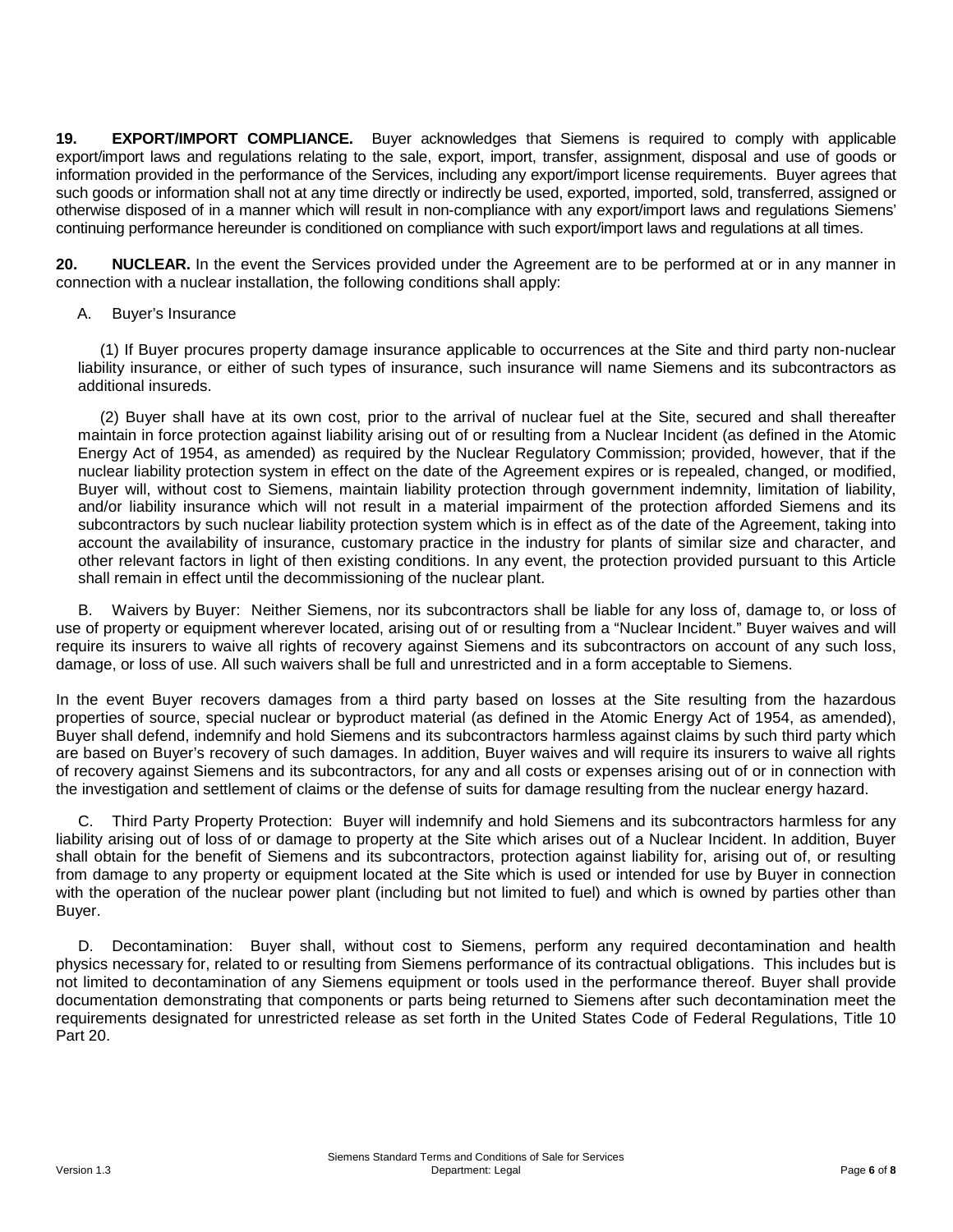21. **SURVIVAL.** The Articles entitled "Intellectual Property," "Limitation of Liability," "Indemnity", "Confidentiality," "Risk of Loss and Schedule," "Export/Import Compliance," and "Nuclear" survive any termination, expiration or cancellation of this Agreement.

**22. SITE SAFETY.** Buyer shall comply with all federal, state, and local safety regulations and standards applicable to the Site and to the Equipment on which Siemens will perform the Services. Siemens shall not be obligated to commence or perform Services unless Buyer's Site complies with all applicable safety requirements. In the event Buyer's Site safety is noncompliant, Siemens may suspend the Services until such time as Buyer corrects the non-compliance. To the extent Siemens incurs additional time and expense as the result of Buyer's non-compliance, Siemens shall be entitled to an equitable adjustment in the schedule, price and other affected provisions of the Agreement.

**23. ENVIRONMENTAL COMPLIANCE**. To the extent that the performance of Services at the Site may involve the generation of hazardous waste as such term is defined in the Resource Conservation and Recovery Act (42 U.S.C. 6901, et seq.), the laws of the state in which the Site is located and the rules or regulations issued thereunder as are now in effect or hereafter amended from time to time (such generated hazardous waste being herein referred to as "Hazardous Waste") shall apply.

Buyer shall at its expense and in accordance with all applicable federal, state and local laws, rules, regulations and ordinances (i) furnish Siemens with containers for Hazardous Waste, (ii) designate a storage area at the Site proximate to the Services where such containers are to be placed; and (iii) handle, store and dispose of Hazardous Waste. Buyer shall reimburse Siemens for additional costs, if any, incurred in complying with any such laws, regulations, rules and/or ordinances.

Siemens shall have no responsibility or liability with regard to any Hazardous Waste which it does not know or have reason to know will be generated or released in the performance of the Services, and Buyer shall indemnify and hold Siemens harmless for all damages, losses, costs, liabilities, fines and penalties, (including reasonable attorneys' fees) related to pollution and environmental impairment arising from the Buyer's property, the Equipment or the Services.

# **24. ASBESTOS**

The terms "Asbestos" and "Presumed Asbestos Containing Material" shall have the meanings set forth in United States Code of Federal Regulations Chapter 29 Section CFR 1926.1101 et seq., and "ACM" shall mean Asbestos and Asbestos containing materials.

(1) The Buyer warrants and represents that, in any areas which may be accessed by Siemens or its Suppliers, any ACM which is or is contained in thermal insulation or sprayed-on surfacing material is conspicuously and specifically marked as ACM, and any other ACM is in a lawful condition.

(2) Prior to Siemens' commencement of Services at any Site:

(a) The Buyer shall, at Buyer's expense remove all thermal insulation, sprayed-on surfacing material, and/or Presumed Asbestos Containing Material (any or all of the foregoing hereinafter "PACM"), and ACM which may be disturbed during or removal of which is required for the performance of the Services; and,

(b) The Buyer shall ensure that any areas where any activities involving the abatement or removal of PACM or ACM shall be conspicuously identified, posted and isolated, all as required by applicable law.

BUYER EXPRESSLY ACKNOWLEDGES AND AGREES THAT, IN PERFORMING THE SERVICES AND DISPATCHING EMPLOYEES TO WORK AREAS, SIEMENS IS RELYING UPON THE AGREEMENTS, WARRANTIES, AND REPRESENTATIONS MADE BY BUYER IN THIS ARTICLE 24. Without limiting its other rights and remedies, Siemens (i) shall not be obligated to commence, and may stop any affected Services, unless and until it is fully satisfied that the Buyer is in compliance with this Article 24, and (ii) shall be entitled to an equitable adjustment in the schedule, price and other provisions of the Agreement resulting from Buyer's non-compliance.

(3) In no event shall Siemens be obligated to install, disturb, handle, or remove any PACM.

(4) Siemens makes no representation that it is licensed to abate ACM.